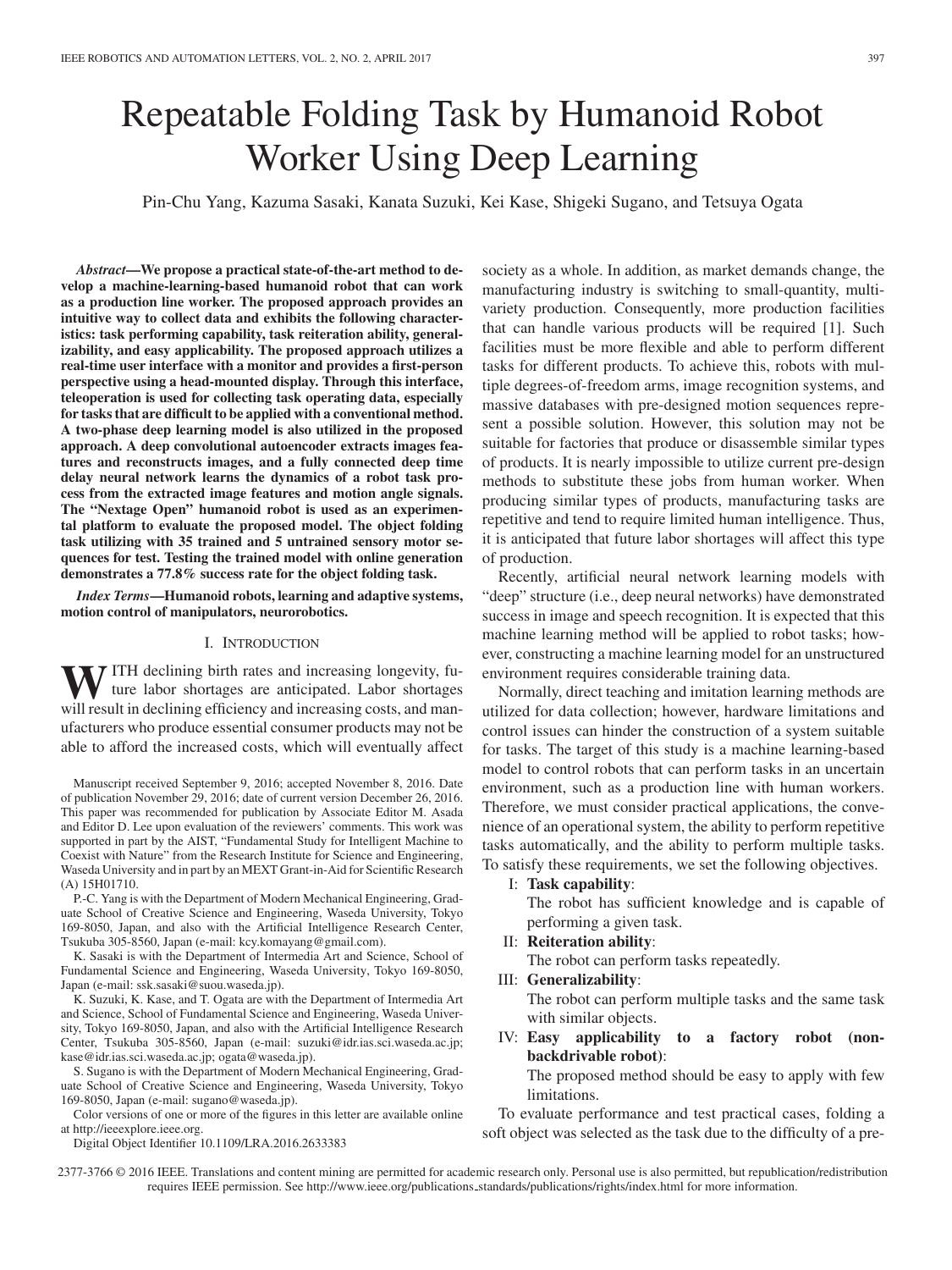designed pipeline method to accomplish this type of task. The folding task is a well-known and difficult manipulation task that can be used to address unpredictable changes during the folding process with robots due to dynamic environmental information, as mentioned in the previous section. The generalization and reiteration abilities can be tested with objects that never be used in the training data. This task will be used in situations without specific setup and calibration to demonstrate the effectiveness of the proposed model. Experimental results indicate that the proposed model holds promise for realizing a smart robot worker, and it is expected that the model can be applied to various tasks.

The rest of the paper is organized as follows. Section II introduces related works that have been done. The challenges and the contributions of this paper are also described in this section. Section III introduces the approach of this study, which includes the introduction to the process of gathering data, architecture of models and how it be trained. Section IV describes the experiment setting including robot's motions, objects to be used for collecting training dataset, parameters of model training and the results. Section V discusses the robustness and the possible method to boost the performance of task doing. Section VI concludes the result and demonstrates the effectiveness of proposed approach.

#### II. RELATED WORK

The ability of robots to perform manipulation tasks, such as object grasping and inserting bolts, has been investigated [2]. More complicated tasks such as folding clothes [3], [4] and wiring cables [5], [6] have also been studied. These studies have demonstrated that such tasks can be performed by various approaches; however, the success rate of these methods typically depends on human-designed control, image feature extraction, and environment. The approaches proposed in previous studies might be difficult work to apply to an environment characterized by complex and uncertain situations.

Researchers have attempted to develop methods for manipulation tasks and incorporate some type of smart control. The deep learning method has been applied to static image recognition [7]. This method achieved a recognition rate considerably greater than human recognition ability. Super-resolution convolutional networks [8] inspired the Internet-based waifu2x super-resolution service [9]. Deep learning has also been used to train sequential data, e.g., in self-driving car research [10], and for undefined object grasping [11]–[13].

A machine learning method has also been applied to robot tasks [14]. This research proposed a reinforcement learning method to train a trajectory policy and robot arm actuator torque signals; however, tasks that require different amounts of time and are performed under different operational conditions must be trained separately. Noda *et al.* [15], proposed a model that considered multiple-behavior learning and information from multiple modalities automatically. Their model combined two fully connected neural networks, i.e., an image feature extraction network and a dynamic learning model. Noda *et al.* successfully applied their model to multiple periodic motion behaviors using NAO, a hobby-sized humanoid robot. Suzuki *et al.* adopted



Fig. 1. Process of the proposed approach in 3 main phases.

a structure similar to that proposed by Noda *et al.* and successfully used a PR2 robot for the soft object folding task [16]. However, their method cannot perform task repeatable and [16], [15] both use a direct teaching method that can only be applied to backdrivable robots. In addition, with these methods, it is difficult to determine the effectiveness of sensory-motor data.

The current study focuses on the effects of dynamic information on interactive robot-environment information (sensorymotor information) and uses a humanoid robot and a folding task to evaluate the proposed method. Based on our approach, it is effective to make industrial level humanoid robot be able to do tasks that requires high adaptability instead of pipeline method. Moreover, through our architecture, the effort of designing evaluation function for reinforcement learning can be eliminated and substituted by direct learning from experimenter's operating experience.

#### III. APPROACH

We present an approach to achieve a deep learning method that can be applied to an adaptable task-performing humanoid robot operating in an uncertain environment. For objectives **I** and **III**, to achieve sufficiently high generalizability suitable for an uncertain environment, deep learning is applied to learn the sensory-motor information acquired from the robot. That information grants proposed model to perform task operation. In order to achieve objective **II** with deep learning, all sequences are designed to begin and end at the same robot pose. For objective **IV**, the teleoperation technique is used to acquire data that can ignore the robots configuration.

To apply deep learning to a robot task, (1) data collection, (2) training, and (3) task generation phases are required. The flow of the approach is shown in Fig. 1 where "Teleoperation Training," "Learning Model," and "Generate Motions for Tasks" correspond to the data collection, training, and task generation phases, respectively.

# *A. Data Collection Phase*

Data collection is an important step in deep learning and is particularly important for tasks that require precisely timed motions. Some deep learning research has used direct teaching to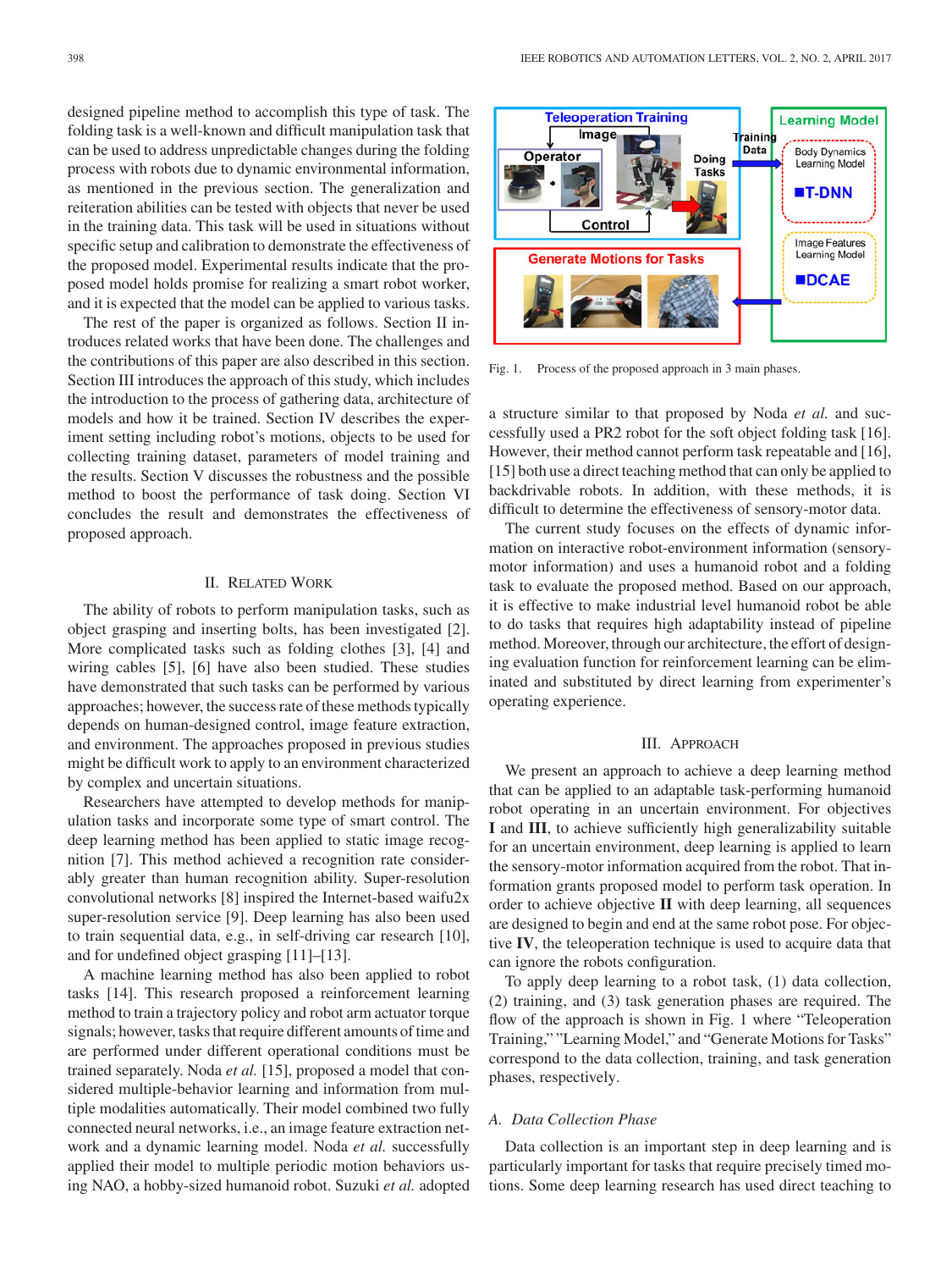

Fig. 2. Sensory-motor experience sharing: Using remote monitoring or a head-mounted display, the operator can operate the robot directly and sharing same sensation to acquire proper sensory-motor experience (data). This ensures that the collected sensory-motor data are able to operate by the sense of human and are expected to be effective for deep learning.

guide robot arms to perform tasks; however, direct teaching can only be applied to backdrivable robots that are typically used to manufacture specialized products. Such robots can be prohibitively expensive for factory that usually only equipped with non-backdrivable robots and requires capabilities for practical task operation. The objective of the current study is to propose an effective data collection method without robot limitations.

*1) Teleoperation Training:* Awano *et al.* applied the teleoperation method to collect training data and successfully realized humanrobot cooperative behavior [17]. The current study utilizes same technique makes it can be applied to almost all kinds of robots, particularly for non-backdrivable robots.

The teleoperation can involve any amount of control, from fully autonomous to complete manual control, as well as mixedinitiative interactions. Such a combined command procedure can provide advantages for data collection. A fully autonomous command system can utilize pre-designed motions and behaviors to reduce programming time for predictable behavior. A semi-autonomous command refers to self-autonomous behavior that requires guidance information, such as a guided missile used by the military. A semi-autonomous command process can provide satisfactory robot behavior for motions that require high precision. With manual control, a human operator directly controls the robot's actuators to perform tasks.

Some data, such as sensor signals and image data can be collected during teleoperation. These sequential data are collected directly from the robot with different autonomous command levels. Furthermore, sensory-motor data that contain robot motor angles and image data captured by the robot-mounted camera are collected for the training phase, as shown in Fig. 2.

## *B. Traning Model Phase*

The collected data are used to train the deep learning model proposed in this study. The model comprises two parts, as shown as Fig. 3. With this two-step end-to-end training process, the proposed model can handle raw input data adaptively to deal with small changes in the environment and perform corresponding motions from the output command signal.

*1) Deep Convolutional Autoencoder (DCAE):* Convolutional neural networks (CNNs) are powerful image-processing tools, particularly for image recognition. A CNN contains sliding filters, which are similar to biological cells that can exploit a strong response to a spatially local input pattern and cover the entire input image. CNNs can handle considerably more input dimensions than fully connected neural networks while



Fig. 3. Overview of the model: (a) a DCAE can extract the image and compress feature information. Half of the models structure (middle layer to output layer) is used to decode (reconstruct) information to extracted image features. (b) a TDNN learns and generates the time sequential data with window-size steps of the extracted image features and motion data acquired from the robot.

using fewer parameters. This greatly decreases the training time and enhances performance for image processing or similar data input. Furthermore, a model with a deep convolutional layer structure can extract data to different levels of features from edges to partial parts of the image.

This study utilized convolutional layers to present a DCAE that can handle a high-resolution image to the small size of feature map. Convolutional layers with a stride can extract features and down-sample the dimension of information. Deconvolutional layers are used to reconstruct images from the encoded feature map. With a trained DCAE, half of the models structure (the input layer to the middle layer) is used to encode (compress) the information to small-dimension image features compared to the original input image. These encoded image features can represent the state of an input image and provide high-resolution input information with fewer dimensions. Batch normalization is used to optimize learning and reduce the possibility of overfitting problems. The DCAE structure is shown in Table I. Networks are trained to reconstruct input image data at the output layer. In this study, training data for DCAE utilize sequential images acquired from the robot-mounted camera. The target of each input image is the original input data, and the mean square error (MSE) is used to modify the weight of neural networks by using Adam optimization [18].

*2) Time-Delay Neural Network:* TDNN is a fully connected feed-forward neural network trained for temporal sequence data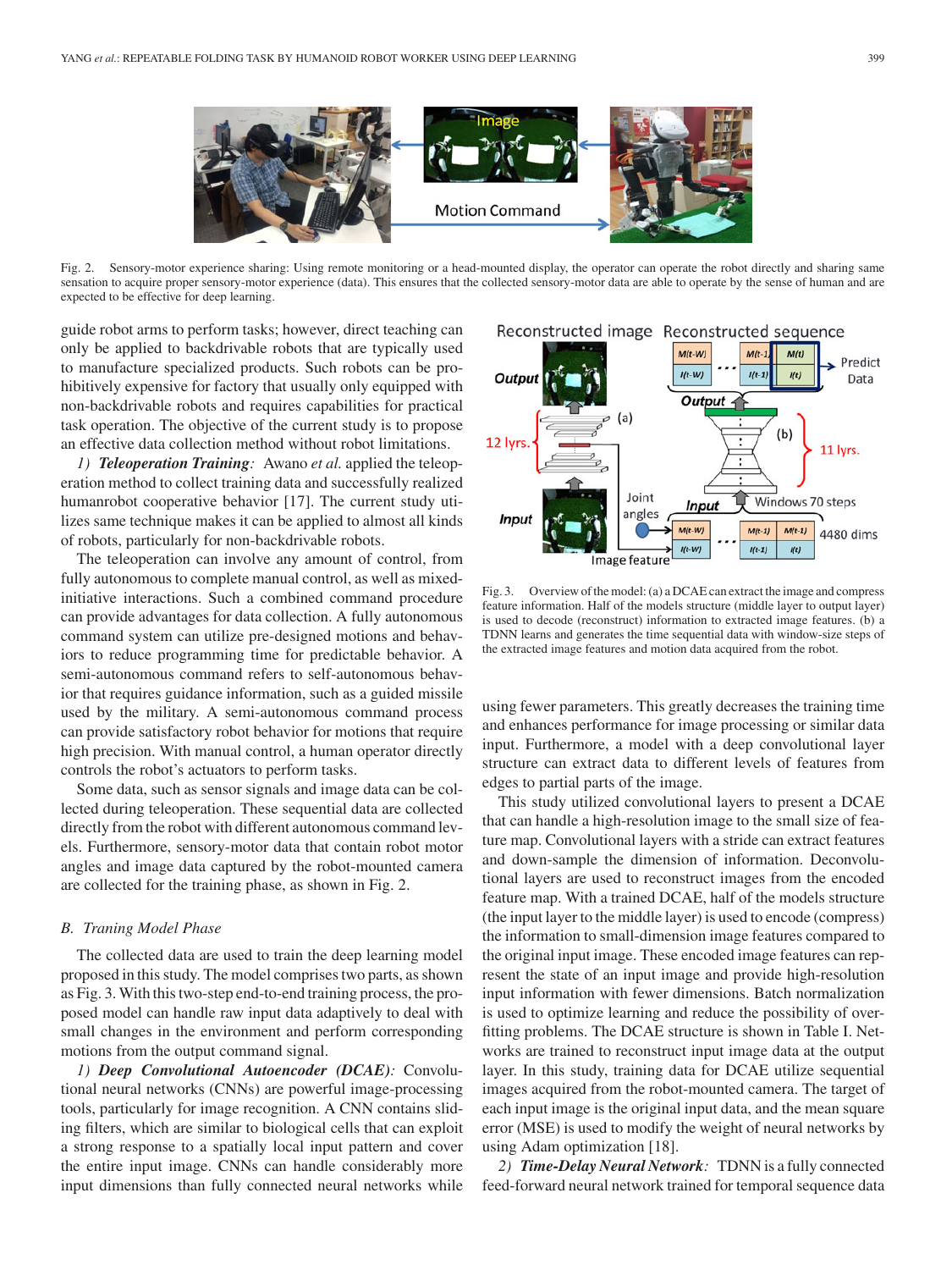| <b>TABLE I</b>                    |
|-----------------------------------|
| <b>DETAILED STRUCTURE OF DCAE</b> |

DCAE conv@3chs-conv@32chs-conv@64chs-conv@128chsconv@256chs-fullBN@1000-fullBN@50 fullBN@1000-dconv@256chs-dconv@128chsdconv@64chs-dconv@32chs-dconv@3chs

conv : Convolutional Layer dconv: Deconvolutional Layer fullBN: Fully connected layer + Batch normalization.

> TABLE II DETAILED STRUCTURE OF TDNN

TDNN 4480-4524-2262-1131-565-150- 565-1131-2262-4524-4480

All links are fully connected with batch normalization.

with time step windows [19]. Noda *et al.* proposed a model that utilized a TDNN with multi-modality signals and achieved multi-behavior with NAO, a hobby-sized robot [15]. A TDNN with deep-structured layers can successfully reconstruct sequential data, and it is possible to generate a continuous sequence by shifting input information. A TDNN can be used for online generation that is executed by shifting the input window over time and repeatedly inputting the extracted image (camera image) features and motions (motor angles) in real time. The structure of the TDNN used in this study is shown in Table II.

The TDNN can learn sequential information with multiple sensory-motor signal inputs. Image features extracted from a DCAE and robot motion are applied in the TDNN model. The input of TDNN is a fixed windows size steps of data from dataset. During training, the target of each input data is the original input data, and the MSE is used to modify the weight by using Adam optimization. The TDNN training dataset is created by sliding the training data over time.

# *C. Task Generation Phase*

The trained deep learning model is used with real-time sensory-motor information to make the robot perform a task. This is referred to as online generation. During every execution, the camera image firstly fed into the DCAE to compress the image information to the feature vector. Second, we combined these feature vector with joint angles in a designed window size trough time for inputting TDNN. Finally, we slide this window through time and continuously substitute last step combined information and input this slid sequential information into TDNN in order to generate predicted step, as shown in Fig. 4(a), where  $I$  denotes an image feature and  $M$  denotes motion at the corresponding time T.

These predicted step data can be used for the next step execution command sent to the robot. Notice that when proceeding sliding action to the window sized sequential information, the ex-motion that executed the last step is copied and then fed into the TDNN to address the problem of missing motion when executing sliding (Fig. 4(b). Moreover, for more stable and smooth



Fig. 4. Online generation is executed by sliding window through time with continuous inputting extracted image features and motions into TDNN in real time. (a): Combined sequential information slides through steps (b): Copy the previous motion to address missing motion problem.



Fig. 5. Training Object Configurations.

motions, the executed command combines the outsourcing signals and the predicted signal rather than using the predicted steps directly. The combination of signals expressed in percentage can be calculated as follows:

$$
Signal_{exe} = P \times Signal_{out} + (1 - P) \times Signal_{pre}
$$
 (1)

where  $P$  is the input percentage parameter of the combination,  $Signal_{exe}$  is the execution command,  $Signal_{out}$  is outsourcing signal, and  $Signal<sub>pre</sub>$  is the predict signal from TDNN. Finally, we evaluate the performance of the online generation result using a task-dependent estimation method.

# IV. EXPERIMENT

The Nextage Open Robot from KAWADA Robotics is used as the experimental platform in this study [20]. This robot has two non-backdrivable six DOF arms and a mounted camera for precise task manipulation. The robot is placed in front of a grass sheeted table. The artificial grass sheet provides a buffer area to prevent damage when the robot performs much beyond the limited range. Here, the experimental task is a cloth-folding task where the cloth is placed randomly by experimenter. The motion behavior of the folding task is shown in Fig. 6 with four training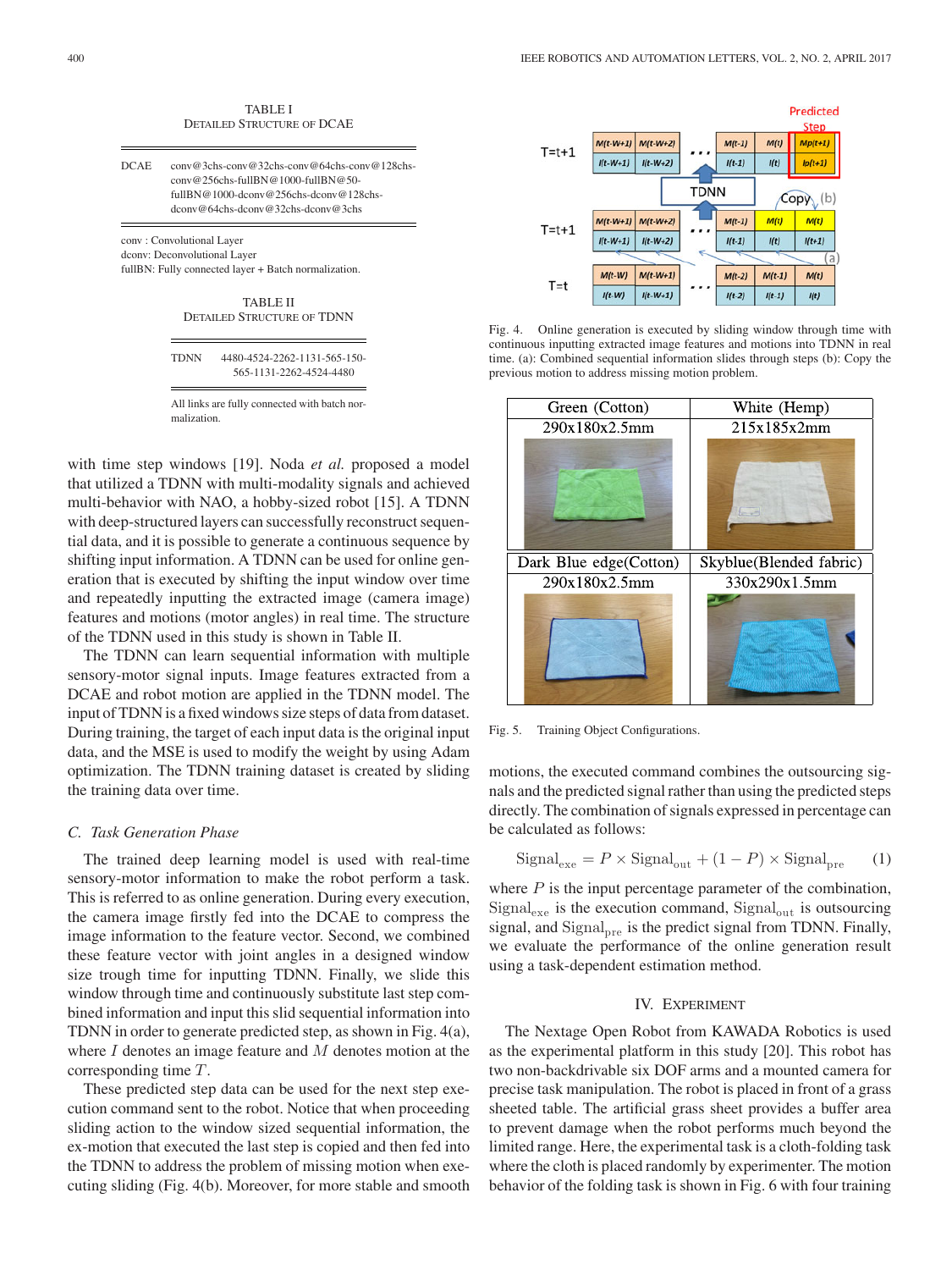

Fig. 6. Folding task behavior generated using three different teleoperation modes. About the details of motions, first a grab point (x,y position) is determined and the motion is executed automatically by an operator inputting an operation command (1–3). Second, when the robot performs a grabbing motion (generate the motion and close the gripper), the process control automatically switches to manual control mode to directly control the end-effector position using a 3D mouse (3–5). Finally, when the operator completes the operation, the "END" command button is pressed to allow the robot to finish the task and return to the home position to complete the actions (5–6). The sequence ends at the home position to create a limit cycle attractor to satisfy the task reiteration ability requirement.

objects, and its configurations are shown in Fig. 5. Since the placing position, orientation and size of clothes are different, the visual information takes great contribution for robot performing task.

The training and test data for the training model are the sensory-motor data, which include motor angles and camera images captured from the robot. The camera image resolution is  $112 \times 112 \times 3$ chs (37,632 dimensions, RGB) and the motor angles with 12 DOF, each gripper signal per DOF (two DOF). The data are recorded at 10 FPS and each task sequence requires approximately 70 s. Approximately 28,000 steps of data are used for the training model.

## *A. Model Training*

The DCAE is trained with learning rate  $\alpha = 0.0002$ ,  $\beta_1 =$  $0.75(ADAM)$  parameter), and mini batch size = 200 for the training and test data. The training takes 13,849 s (approximately four hours) using Chainer [21] with GPU calculation support for training 50,000 iterations. The TDNN is trained with learning rate  $\alpha = 0.0002$ ,  $\beta_1 = 0.7$  and mini batch size = 250 for the training and test data. Training takes 7,864 s (approximately two hours) using Chainer with GPU calculation support for training 70,000 iterations.

#### *B. Motion Generation*

First, we generate the trained and untrained sequences utilized during the training process. Continuous input in the image in training data is utilized to verify the performance of the trained model in online generation. During this process, the MSE is



Fig. 7. Results of online generation with trained and untrained objects.

TABLE III SUCCESS RATE EVALUATED BY BEHAVIORS

|                        | Performed Behavior        | Success Rate                   |
|------------------------|---------------------------|--------------------------------|
| <b>Trained Cloth</b>   | Grabbed<br>Grabbed+Folded | 88.9%(8/9)<br>88.9%(8/9)       |
| <b>Untrained Cloth</b> | Grabbed<br>Grabbed+Folded | 77.8%(7/9)<br>$66.7\%$ $(6/9)$ |
| Total                  | Grabbed<br>Grabbed+Folded | 83.3% (15/18)<br>77.8%(14/18)  |

used to estimate prediction performance. The average prediction errors of motions are 0.00501 and 0.10682 per step for each sequence by associating 35 sequences of trained image data and five sequences of test image data, respectively. Second, we verify the success rate of tasks through online generation with trained and untrained objects. Here, three types of trained cloths with untrained position data and three untrained cloths are used for testing. Each cloth is placed randomly (shifting with small rotation) three times within the robots reach. The results are shown in Fig. 7.

To assess the task performance, we define the success rate using (a) performed behaviors and (b) area changed ratio.

- *a) Performed Behaviors:* In this evaluation, "grabbed" and "folded" behaviors are evaluated to determine if the robot performs the task during online generation. The success rates for different behaviors are shown in Table III.
- *b) Area Changed Ratio:* This evaluation utilizes area detection on a cropped image, where the area represents pixels and the cropped image always covers the whole cloth. Here, we define the Area Changed Rate (A.C. Rate), which detects area in both the start state (before Fig.  $6(1)$ ) and the end state (after Fig. 6(6)), and the difference between these two states is utilized to evaluate the success rate. The details of area change percentage are listed in Table IV, and the success rate due to different area changed percentages is shown in Fig. 8.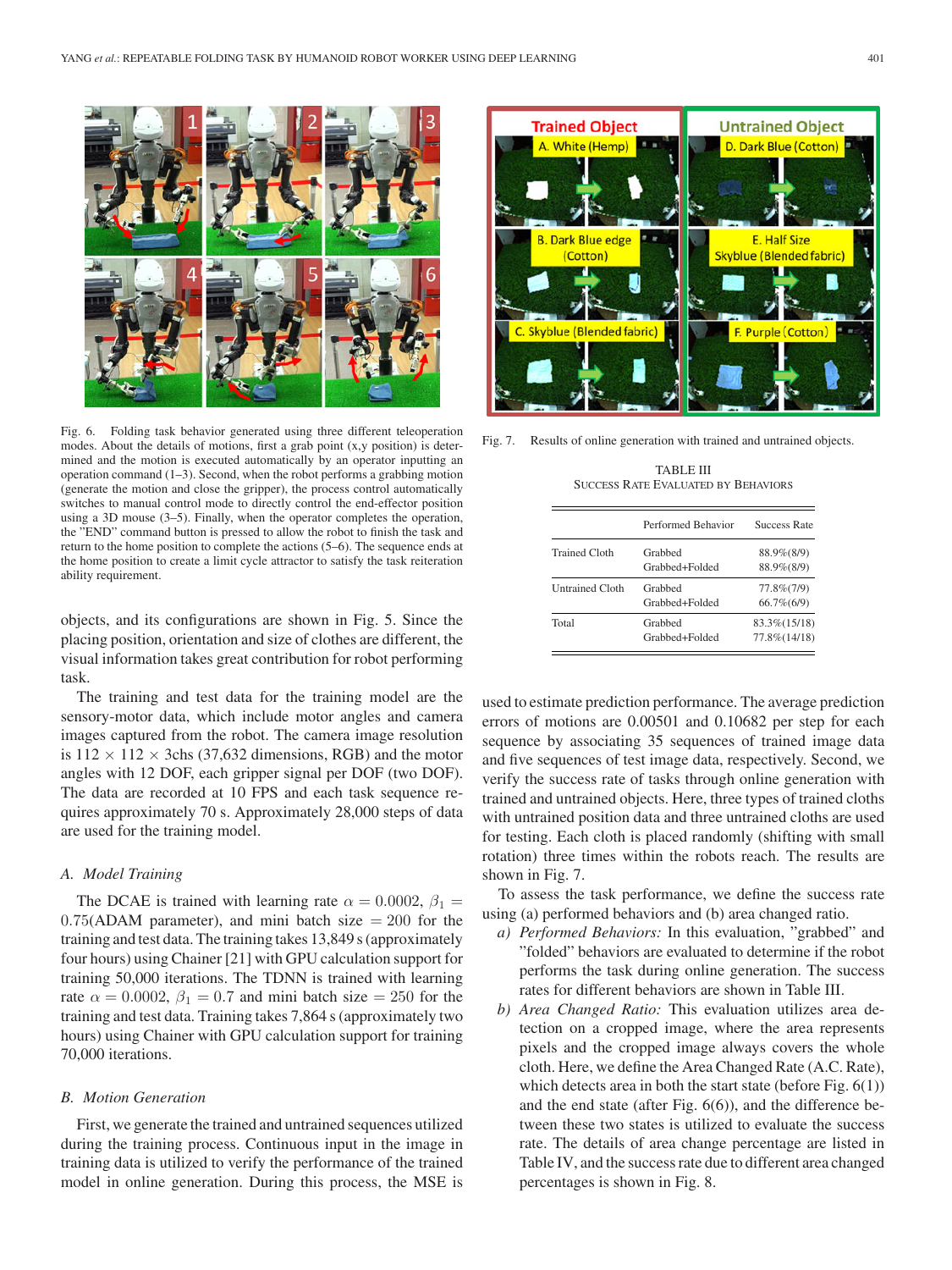| Type | Num. | A.C. Rate | Type | Num. | A.C. Rate |
|------|------|-----------|------|------|-----------|
| А    | (1)  | 65.95%    | D    | (10) | 58.84%    |
|      | (2)  | 61.88%    |      | (11) | 60.06%    |
|      | (3)  | 62.13%    |      | (12) | Failed    |
| B    | (4)  | 62.85%    | E    | (13) | 58.32%    |
|      | (5)  | Failed    |      | (14) | Failed    |
|      | (6)  | 63.97%    |      | (15) | 62.57%    |
| C    | (7)  | 54.21%    | F    | (16) | 59.32%    |
|      | (8)  | 54.82%    |      | (17) | Failed    |
|      | (9)  | 58.84%    |      | (18) | 61.69%    |

TABLE IV AREA CHANGED RATE



Fig. 8. Success rate relative to area changed percentage.



Fig. 9. Reiteration ability test experiment through human-robot interaction.

## *C. Reiteration Ability Test*

To evaluate the reiteration ability, an experimenter stands in front of table facing to robot and disturbs the task while the robot performs the folding task (Fig. 9). It is confirmed that the robot can repeat the task even when disturbed during online generation, which proves the robustness of the proposed model.



Fig. 10. Online generation test with untrained object: Book-closing test.



Fig. 11. Image feature reconstructed with untrained objects during human interference. The image information contains the human interference, and the DCAE + TDNN model can manage this information and perform the task.

## *D. Online Generation with Untrained Object*

The cloth-folding task is very similar to the book-closing task; therefore, a book is used for testing with an untrained object. This task is performed successfully, as shown in Fig. 10.

#### V. DISCUSSION

Compared to previous research [16] with similarly structured training models, this study uses higher-dimension images and dual arms with 14 DOF, which greatly increase the difficulty in online generation. Their approach could only perform simple tasks but not well for long dynamical behaviors due to limitation of teaching manner and model. Therefore, we introduce a novel model based on teleoperation training manner and DCAE-TDNN model that could manage this problem. Through our experiments, the proposed model has shown a powerful ability for managing higher-dimension image data, and it has been proven that the model can provide a relatively stable signal for TDNN online generation. From experiment, the visual information is sufficient for task doing with the stable environment settings; however, it is expected the accuracy and adaptability for vary environment that can be improved by increase the modality as future prospection.